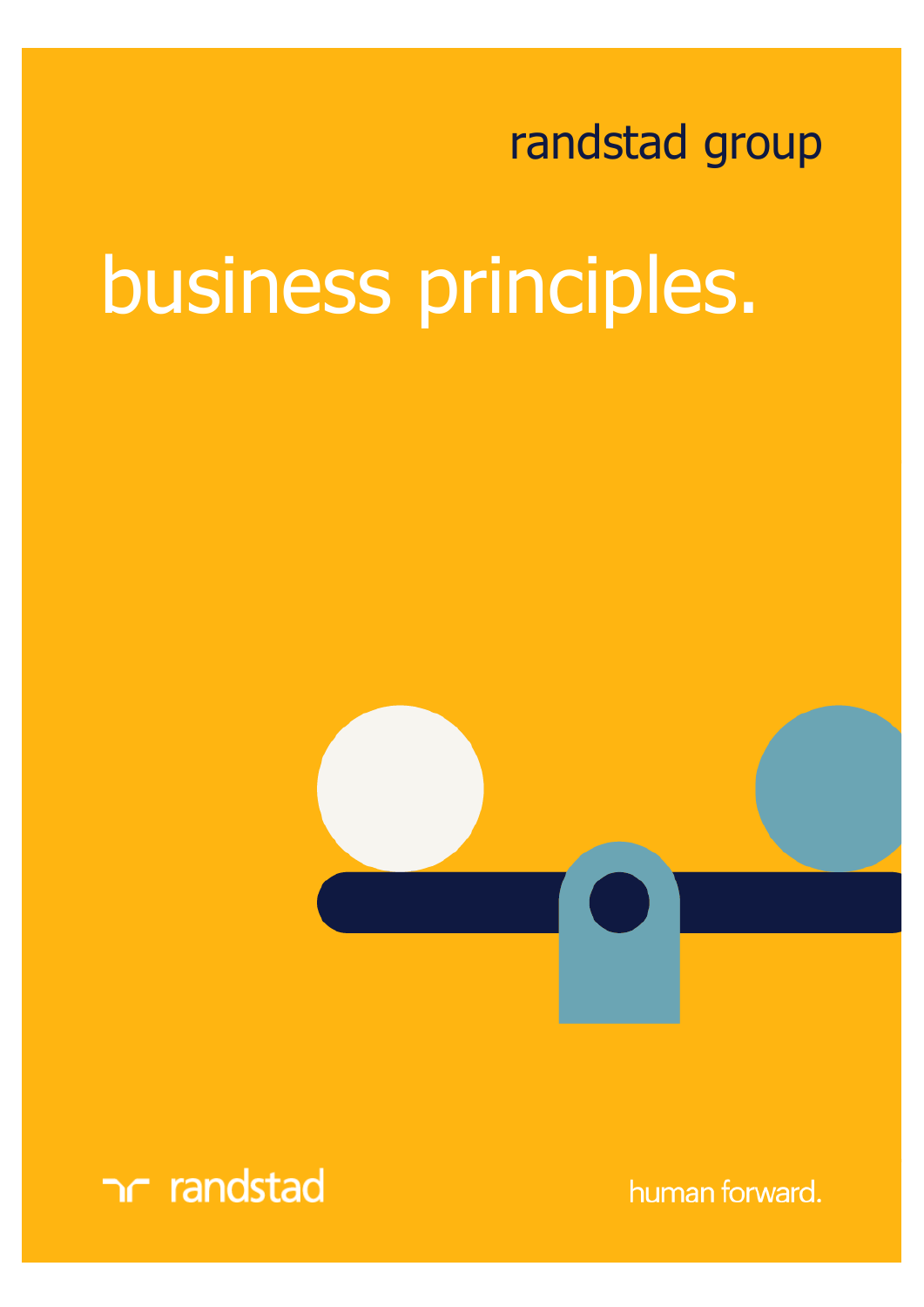# randstad business principles.

Randstad, is the global leader in the HR services industry. By combining the power of today's technology with the passion of our HR professionals (our Tech & Touch strategy), we want to create an experience that is inherently more human. We call this Human Forward. It is our ultimate goal to touch the work lives of 500 million people around the world by 2030. While working towards this goal, Randstad recognizes the need to always act with integrity and to respect human rights, in line with Randstad's core values and these Business Principles.

Randstad's core values – to know, to serve and to trust, simultaneous promotion of all interests and striving for perfection – guide us in doing what is right. Our Business Principles support these core values and make sure that the needs of the world in which we work and our business and personal behavior are aligned and reinforce one another.

Randstad recognizes that it also has a responsibility for its external relationships. In its interactions with its candidates, clients, suppliers and other business partners, the Business Principles equally apply, and Randstad encourages a continued active dialogue with stakeholders in the world of work.

To confirm this responsibility, Randstad is a signatory of the [United Nations Global Compact](https://www.unglobalcompact.org/), and respects and supports its ten principles<sup>1</sup> with respect to human rights, labor, environment, and anti-corruption. We are committed to making the Global Compact principles part of Randstad's strategy, culture and day-to-day operations, and as such, the ten principles are regarded as part of our Business Principles.

The Business Principles are our minimum standards, applicable to all Randstad representatives, including our employees, officers and directors; no one is authorized to violate them. Some of the Business Principles are outlined in more detail in separate Randstad Policies and Procedures as required.

## to know

We are experts. We know our clients, candidates, suppliers and other business partners. In our business it is often the details that count the most.

- 1. We know and comply with international human rights principles, Randstad's internal policies and procedures, and the laws that govern our business.
- 2. We know and comply with competition and antitrust laws.
- 3. We know and comply with the laws on insider trading and market abuse of Randstad's shares or securities.
- 4. We make sure that our records (including those containing personal information) are created, used, stored and destroyed in accordance with the law.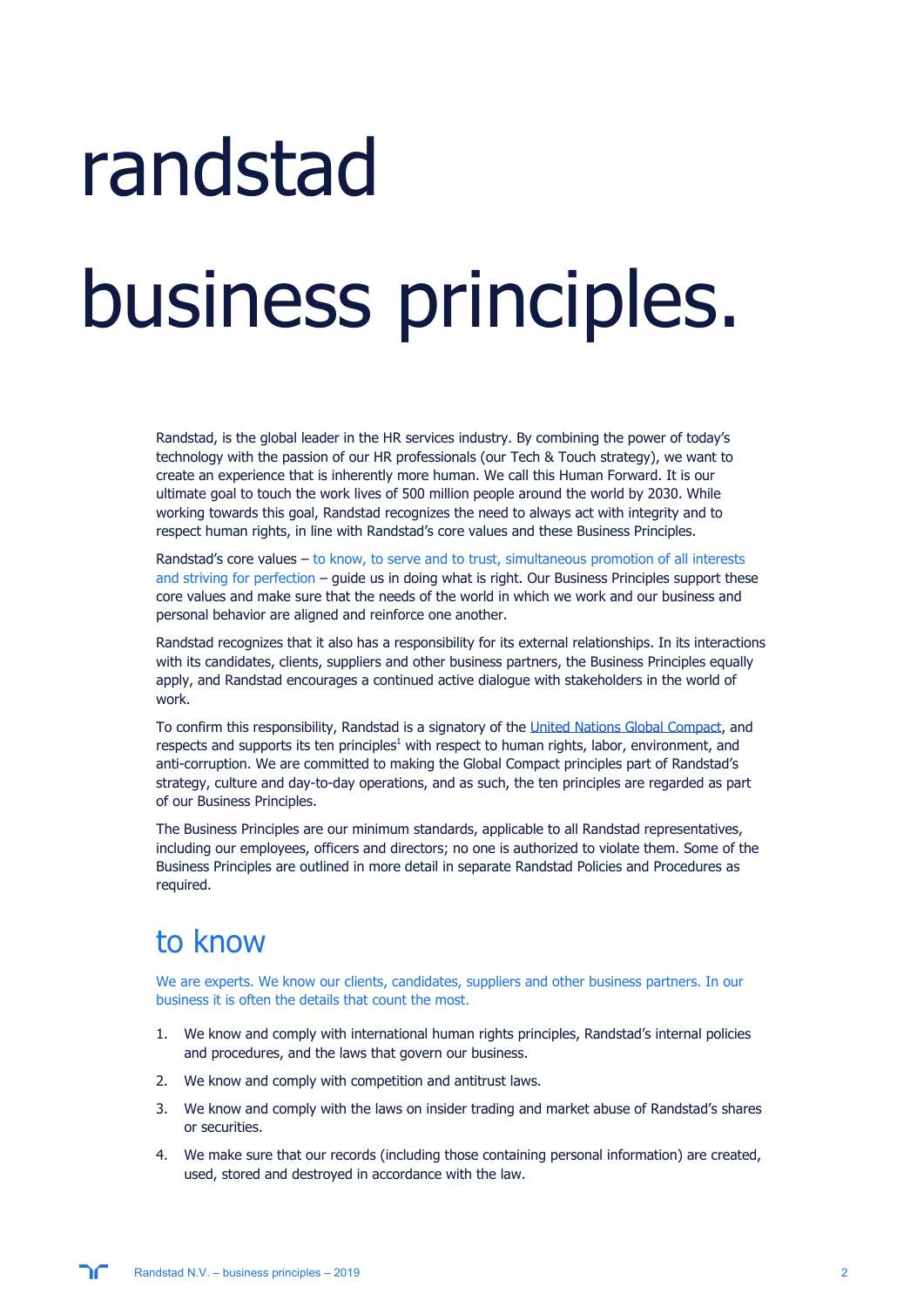### to serve

We succeed through a spirit of excellent service, exceeding the core requirements of our industry.

- 5. We conduct business in a fair and ethical manner and avoid any situation that could create a conflict of interest, or the appearance of conflict, between the interests of Randstad and our private interests.
- 6. We do not offer, pay or accept bribes or anything of value that could create undue influence or the appearance of inappropriate behavior.
- 7. We do not offer or accept gifts or hospitality or anything of value that could create undue influence or the appearance of inappropriate behavior.

## to trust

We are respectful. We value our relationships and treat people well.

- 8. We treat others fairly, act with care and consideration and respect human rights. We do not tolerate intimidation or harassment in any form.
- 9. We respect the right to privacy, ensure that confidential information is kept confidential, and do not abuse the confidential information of others.
- 10. We do not misuse Randstad property, including hardware, software, systems and databases, for personal purposes.

## simultaneous promotion of all interests

We see the bigger picture and take our social responsibility seriously. Our business should always benefit society as a whole.

- 11. We value diversity and inclusion. We are committed to equal opportunities and do not discriminate on the grounds of age, color, disability, gender identity, marital status, nationality, race, ethnic origin, religion, cultural background, sexual orientation, or any other irrelevant or illegal characteristics.
- 12. We do not engage with anyone who is connected with terrorism or other criminal activities.
- 13. We do not make contributions to candidates for public or private office, to political parties or other political interests.

## striving for perfection

We always seek to improve and innovate. We are here to delight our clients and candidates in everything we do, right down to the smallest detail. This gives us the edge.

- 14. We regard health and safety in our business as the utmost priority. This includes both our own employees and our candidates (temporary workers).
- 15. We maintain and provide full, fair, timely, accurate and understandable contracts, records and financial information.
- 16. We take into account and seek to minimize the environmental impact of our business.

Anyone who suspects a breach of these Business Principles can make use of the Misconduct Reporting Procedure to report their concerns to Randstad.

If an employee or candidate suspects a breach of these Business Principles, they should first raise their concerns through the normal (local) reporting channels, either through local management lines or regular local contacts, such as via HR, legal, identified confidants, complaint desks, the local integrity officer, etc. Reporting to management is usually the fastest and preferred route, and the best way to ensure a good and open work environment throughout the Randstad Group.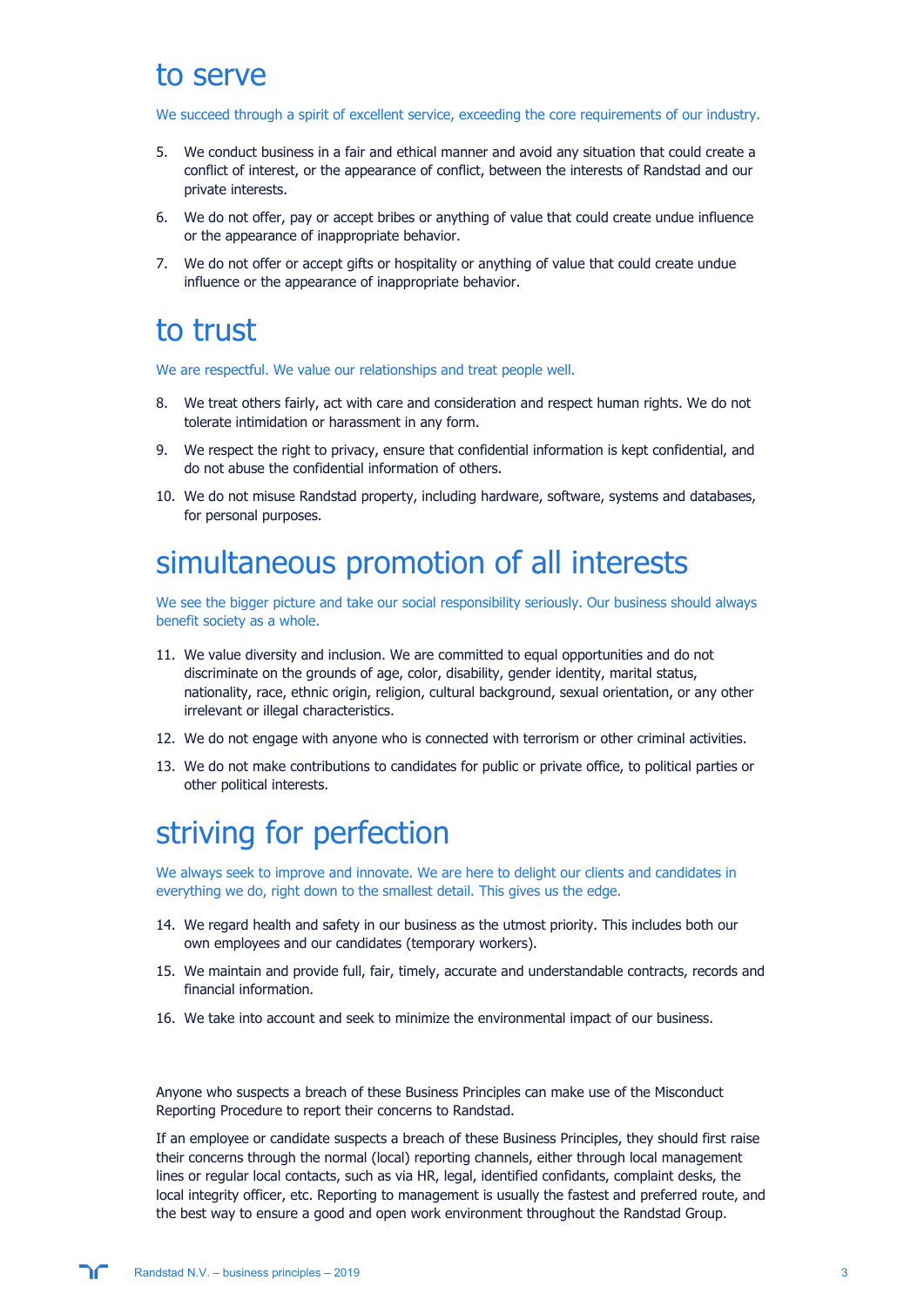If such local reporting channels are likely to be inappropriate or ineffective, or if the person making the report feels uncomfortable speaking about their concerns directly, use can be made of the Integrity Line, as set out in the [Randstad Misconduct Reporting Procedure,](https://www.randstad.com/about-randstad/corporate-governance/compliance/misconduct-reporting-procedure/) but this should be considered as a last resort. All concerns reported to the Integrity Line will be treated confidentially and with the complete assurance that there will be no retaliation against the person filing a complaint in good faith. Reports will be investigated promptly and corrective action will be taken where required to resolve issues satisfactorily. Although reports to the Integrity Line can be submitted anonymously, revealing your identity greatly facilitates the investigation of the report.

The [Randstad Misconduct Reporting Procedure](https://www.randstad.com/about-randstad/corporate-governance/compliance/misconduct-reporting-procedure/) and [Integrity Line contact details](https://cdn2.hubspot.net/hubfs/481927/Randstad%20Group%20misconduct%20reporting%20procedure_contact%20details.pdf) can be found at [randstad.com.](https://www.randstad.com/about-randstad/corporate-governance/compliance/misconduct-reporting-procedure/)

#### 1.

#### the ten principles of the UN Global Compact

#### **human rights**

1. Businesses should support and respect the protection of internationally proclaimed human rights; and 2. make sure that they are not complicit in human rights abuses.

#### **labor**

3. Businesses should uphold the freedom of association and the effective recognition of the right to collective bargaining;

- 4. the elimination of all forms of forced and compulsory labour;
- 5. the effective abolition of child labour; and

 $\frac{1}{2}$  ,  $\frac{1}{2}$  ,  $\frac{1}{2}$  ,  $\frac{1}{2}$  ,  $\frac{1}{2}$  ,  $\frac{1}{2}$  ,  $\frac{1}{2}$  ,  $\frac{1}{2}$  ,  $\frac{1}{2}$  ,  $\frac{1}{2}$  ,  $\frac{1}{2}$  ,  $\frac{1}{2}$  ,  $\frac{1}{2}$  ,  $\frac{1}{2}$  ,  $\frac{1}{2}$  ,  $\frac{1}{2}$  ,  $\frac{1}{2}$  ,  $\frac{1}{2}$  ,  $\frac{1$ 

6. the elimination of discrimination in respect of employment and occupation.

#### **environment**

- 7. Businesses should support a precautionary approach to environmental challenges;
- 8. undertake initiatives to promote greater environmental responsibility; and
- 9. encourage the development and diffusion of environmentally friendly technologies.

#### **anti-corruption**

10. Businesses should work against corruption in all its forms, including extortion and bribery.